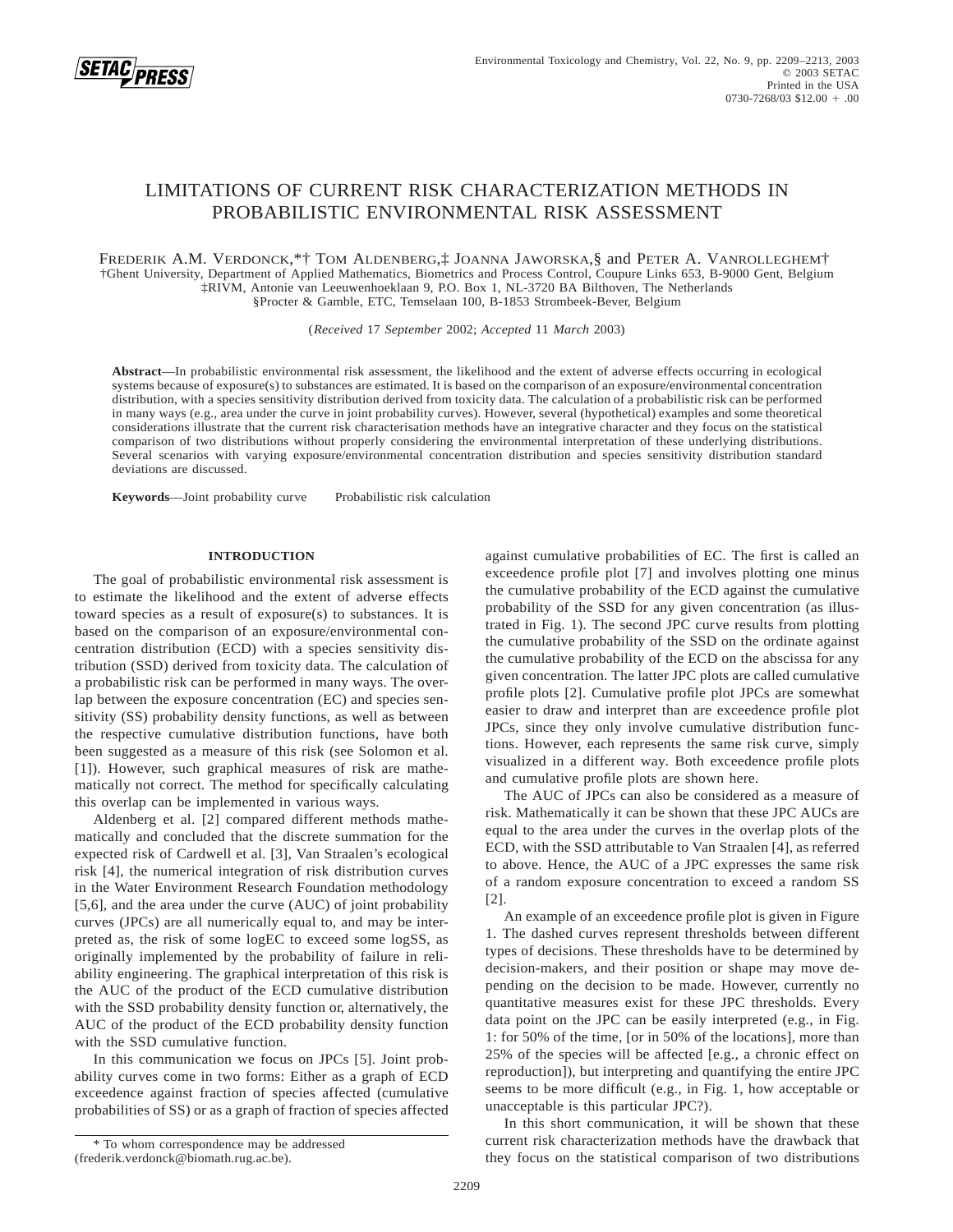

Fig. 1. An example of an environmental concentration distribution ([ECD], left panel), a species sensitivity distribution ([SSD], left panel), and the corresponding joint probability curve (JPC) (exceedence profile plot–JPC and thresholds for acceptance, right panel).

without providing interpretation of the underlying distributions. Important environmental information and interpretation is lost when only the integrative risk is calculated. Theoretical considerations and simulation studies with hypothetical scenarios will illustrate these shortcomings and show that interpretation of the resulting risks should also be carefully made. Depending on the interpretation of the ECD and the SSD, the interpretation of the resulting risk can be totally different.

## **THEORETICAL CONSIDERATIONS**

The probability of some randomly selected EC exceeding some randomly selected SS has been demonstrated to be a common measure of risk [2]. This can be written as

$$
Risk = p(EC > SS)
$$
 (1)

where *p* denotes probability. As described above, several probabilistic risk calculation methods are available. Here, we will show that the probabilistic risk fits well into the paradigm of the deterministic quotient method broadly used in chemical management [8]. The risk quotient (RQ) is an index of risk calculated by dividing an exposure estimate (EC) by a toxicity value (SS). Its properties have been well described [9–11]. The ecological quotient estimates are used to define risks to selected species representing an ecosystem. A critical value of the RQ may form the basis for regulatory action, including possible collection of more information or completion of a more refined analysis [12].

In a probabilistic framework, however, EC and SS are regarded as random variables having probability distributions rather than point estimates. As a result, the RQ will also have a probability distribution. The probability of EC exceeding SS (this probability can be considered as a measure of risk of adverse effects) is equal to the probability that the quotient EC/SS becomes larger than one or that  $log_{10}(EC/SS)$  becomes larger than zero, since

$$
Risk = p(EC > SS) = p\left(\frac{EC}{SS} > 1\right)
$$

$$
= p\left[\log_{10}\left(\frac{EC}{SS}\right) > 0\right]
$$

$$
= p\left[\log_{10}(EC) - \log_{10}(SS) > 0\right]
$$
(2)

Logarithmic transformations were made because the risk can be easily calculated analytically when lognormal distributions

are assumed for the ECD and the SSD. The result of a quotient of two lognormal distributions (EC and SS) is again a lognormal distribution. But it is much easier to work with the difference of two normal distributions ( $log_{10}EC$  and  $log_{10}SS$ ), because its parameters can easily be calculated. The difference of two independent normal distributions is also a normal distribution with parameters (based on Burmaster and Bloomfield and Verdonck et al. [9,13], see also Fig. 2).

$$
\mu_{\log(EC/SS)} = \mu_{\log(EC) - \log(SS)} = \mu_{\log(EC)} - \mu_{\log(SS)} \tag{3}
$$

$$
\sigma_{\log(EC/SS)} = \sigma_{\log(EC) - \log(SS)} = \sqrt{\sigma_{\log(EC)}^2 + \sigma_{\log(SS)}^2} \tag{4}
$$

with  $\mu$  and  $\sigma$  indicating the mean and standard deviation of the  $log_{10}$ -transformed data, respectively.

Note that  $\mu_{log(EC/SS)}$  is not the risk. It is the mean of the log(RQ) distribution (see Fig. 2). Rather, the risk of some randomly selected EC exceeding some randomly selected SS (see Eqn. 2) is given by the probability of  $log_{10}(EC/SS)$  exceeding 0. This is equal to one minus the cumulative probability of the above log(RQ) distribution for  $log_{10}(EC/SS) = 0$ or  $EC/SS = 1$  (see Eqn. 2, also shown in Fig. 2). This calculated risk is equal to the AUC of a JPC [2].

The formula for the probabilistic risk in the case of two normal distributions is

$$
p(\log \text{EC} - \log \text{SS} > 0) = 1 - \mathcal{O}_{\mu_{\log \text{EC}} - \mu_{\log \text{SS}}, \sqrt{\sigma_{\log \text{EC}}^2 + \sigma_{\log \text{SS}}^2}}(0)
$$

$$
= \textcolor{blue}{\mathcal{O}_{0,1}\Bigg(\frac{\mu_{\log\text{EC}}-\mu_{\log\text{SS}}}{\sqrt{\sigma_{\log\text{EC}}^2+\sigma_{\log\text{SS}}^2}}\Bigg)} \qquad \qquad (5)
$$

where  $\mathcal{O}_{m,s}(x)$  is the cumulative normal distribution of x with mean *m* and standard deviation *s.* This is a consequence of Equations 3 and 4, given earlier. In the second panel of Figure 2, the cumulative log risk quotient distribution is visualized. The exceedence (reverse cumulative) log risk quotient distribution is

$$
1-\textit{O}_{\mu_{\log EC}-\mu_{\log SS},\sqrt{\sigma^2_{\log EC}+\sigma^2_{\log SS}}}(\log\,RQ)
$$

This risk formula clearly illustrates the limitations discussed in the *Introduction.* When the difference between the mean EC and the mean SS is fixed, then interchanging the two standard deviations does not change the risk. In other words, a small ECD variance and a large SSD variance yield the same risk as that found after exchanging the variances but keeping the same means. However, the interpretation of this could differ, as discussed below.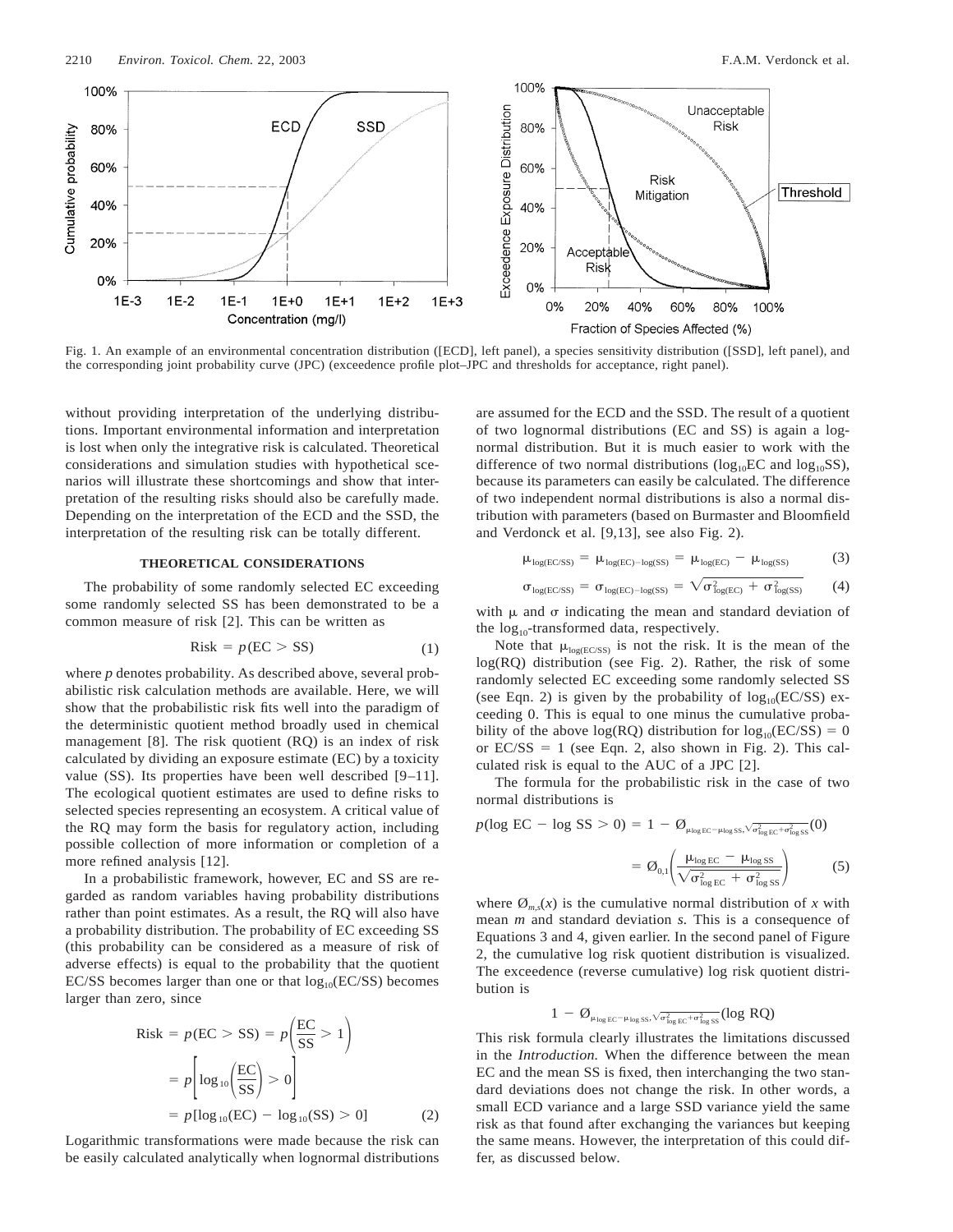

Fig. 2. Calculation of the risk quotient distribution (as a ratio of the environmental concentration [EC] and species sensitivity [SS]) and the risk (right panel) based on the environmental concentration distribution [ECD] and the species sensitivity distribution [SSD], left panel on log scale). The risk is found as one minus the cumulative probability for the ratio  $= 1$  (here, 26%).

The RQ method has the advantage of being easy to calculate for lognormal distributions. If the ECD or SSD has a probability distribution that differs from the lognormal one, the risk has to be calculated numerically (e.g., by means of a Monte Carlo analysis). This is not dealt with here, since this will not influence the conclusions.

Two comments should be made at this point. First, an important condition for using these formulae is that the EC and SS are independent variables. This is generally considered to be the case. Second, in order to assess the quotient of EC and SS, both sets of values have to be compatible [2]. One should not compare 96-h toxicity test endpoints with hourly fluctuating concentrations at a discharge point. The resulting probabilistic risk cannot be interpreted. Instead, either 1-h toxicity tests or, for example, weekly fluctuating concentrations should be used. The time interval of EC measurements or simulation results should be equal to (or larger than) the time interval of SS toxicity testing.

#### **PRACTICAL SIMULATION STUDY**

An overview of several hypothetical scenarios can be found in Table 1. In each scenario, the statistical and environmental interpretations are described.

The three rows in Figure 3 show the ECD, SSD, and JPCs from the three scenarios. In each scenario, the risk is an identical 50%. The same results are obtained when using table 5.3 from Aldenberg et al. [2], which tabulates probabilistic risks by only varying the mean and standard deviation of the

log(ECD) relative to the log(SSD). Clearly, the three scenarios represent different environmental situations and should lead to different managerial decisions. This is because environmental effects may differ substantially depending on the interpretation of the ECD or SSD.

To illustrate this dependence on interpretation, a distinction can, for example, be made between an ECD representing temporal variability and an ECD representing spatial variability. When the ECD represents the temporal variation at one monitoring location, scenario 2 (small temporal EC variance, large SS variance) produces a better environmental outcome than scenario 3 (large temporal EC variance, small SS variance), because in scenario 3, almost all species will die approximately 50% of the time. In scenario 2, approximately 50% of the species will die all of the time, but the other 50% might survive. When the ECD represents the spatial variation of a chemical, scenario 3 (large spatial EC variance, small SS variance) will arguably lead to a better environmental outcome than scenario 2 (small spatial EC variance, large SS variance), because in scenario 3, all species will die in approximately 50% of the geographical locations, while in the other 50% of geographical locations, no species are likely to die. In scenario 2, approximately 50% of all species will die at all locations, leading to lower overall biodiversity.

To further illustrate this dependence on interpretation, a distinction can, for example, also be made between a SSD representing acute toxicity and a SSD representing chronic toxicity. In both interpretations, scenario 2 (small temporal EC

Table 1. Overview of the scenarios for the simulation studies (environmental concentration distribution [ECD], environmental concentration [EC], species sensitivity distribution [SSD], species sensitivity [SS], lognormal distribution [LN])

| Scenarios | ECD <sup>a</sup> | $SSD^a$  | Statistical interpretation                                                         | Environmental interpretation                                                                      |
|-----------|------------------|----------|------------------------------------------------------------------------------------|---------------------------------------------------------------------------------------------------|
|           | LN(0, 1)         | LN(0, 1) | Same mean for EC and SS<br>Same variances for EC and<br>$SS \rightarrow ECD = SSD$ | Same distribution for EC and SS                                                                   |
| 2         | LN(0, 1)         | LN(0, 5) | Same mean for EC and SS<br>Small variance for EC                                   | Small range in temporal or spatial<br>EC                                                          |
|           |                  |          | Large variance for SS                                                              | Very sensitive and very insensitive<br>species (large range)                                      |
| 3         | LN(0, 5)         | LN(0, 1) | Same mean for EC and SS<br>Large variance for EC<br>Small variance for SS          | Large range in temporal or spatial<br>EC<br>All species have more or less the<br>same sensitivity |

<sup>a</sup> Lognormal distribution with parameters mean and standard deviation of the log-transformed data.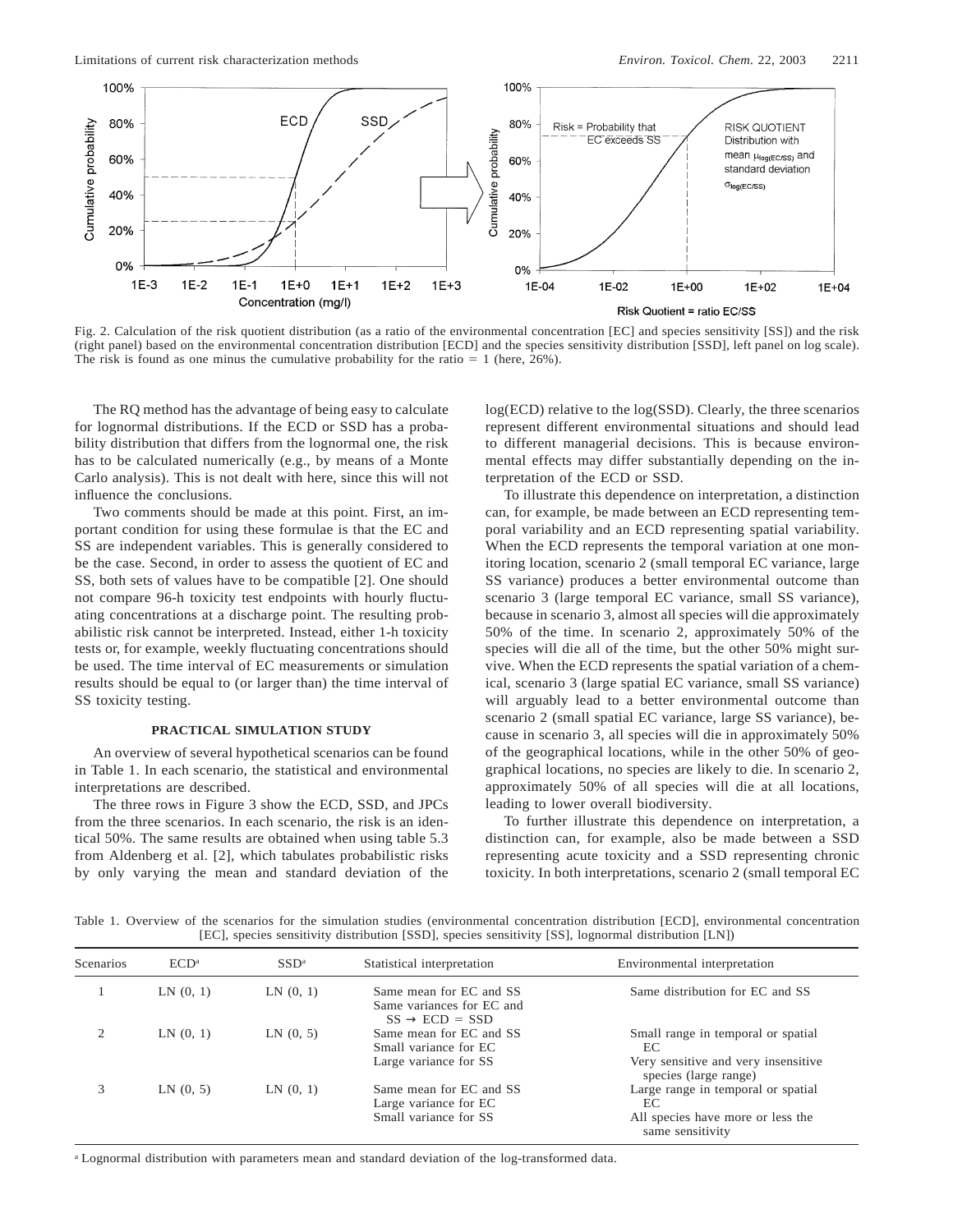

Fig. 3. Simulation results: The first column shows the environmental concentration distribution (ECD) and species sensitivity distribution (SSD) (on log scale), the second column visualizes the joint probability curve (JPC) (exceedence profile plot), and the third column visualizes the JPC (cumulative profile plot); first row: scenario 1, second row: scenario 2; and third row: scenario 3.

variance, large SS variance) produces a better environmental outcome than scenario 3 (large temporal EC variance, small SS variance), because in scenario 3, almost all species will have adverse effects (either acute or chronic) approximately 50% of the time. In scenario 2, approximately 50% of the species will have adverse effects (either acute or chronic) all of the time, but the other 50% will not.

This difference in interpretation of the risk in the different scenarios is also reflected in the shape of the JPC (middle and right column of Fig. 3). Probabilistic risks are, like deterministic risks, only comparative measures. Information on the type of risk and the underlying data needs to be considered for proper interpretation. This may be an advantage of probabilistic methods when compared to deterministic risk calculation, since probabilistic methods are more transparent.

In Figure 4, five JPCs are shown, all of which result in the same risk (12%). However, it is not straightforward to determine JPC thresholds. It has been shown above that, depending on the interpretation of the ECD (and SSD), one JPC may be concluded to be better or worse than the others (even though they have the same risk). Because of the integrative nature of risk calculation, information leading to interpretation is lost.

Clearly, risk is a summary statistic, an integrative measure of the JPC that does not capture all aspects of the shape of the JPC. A potential solution would be to include additional JPC shape parameters. Those may be able to differentiate between several scenarios resulting in the same risk, as discussed above. Just as the mean and variance are enough to characterize a normal distribution, means and variances of both ECD and SSD must be sufficient to calculate any shape parameter to



Fig. 4. Several joint probability curves (exceedence profile plots), all resulting in the same risk (12%).